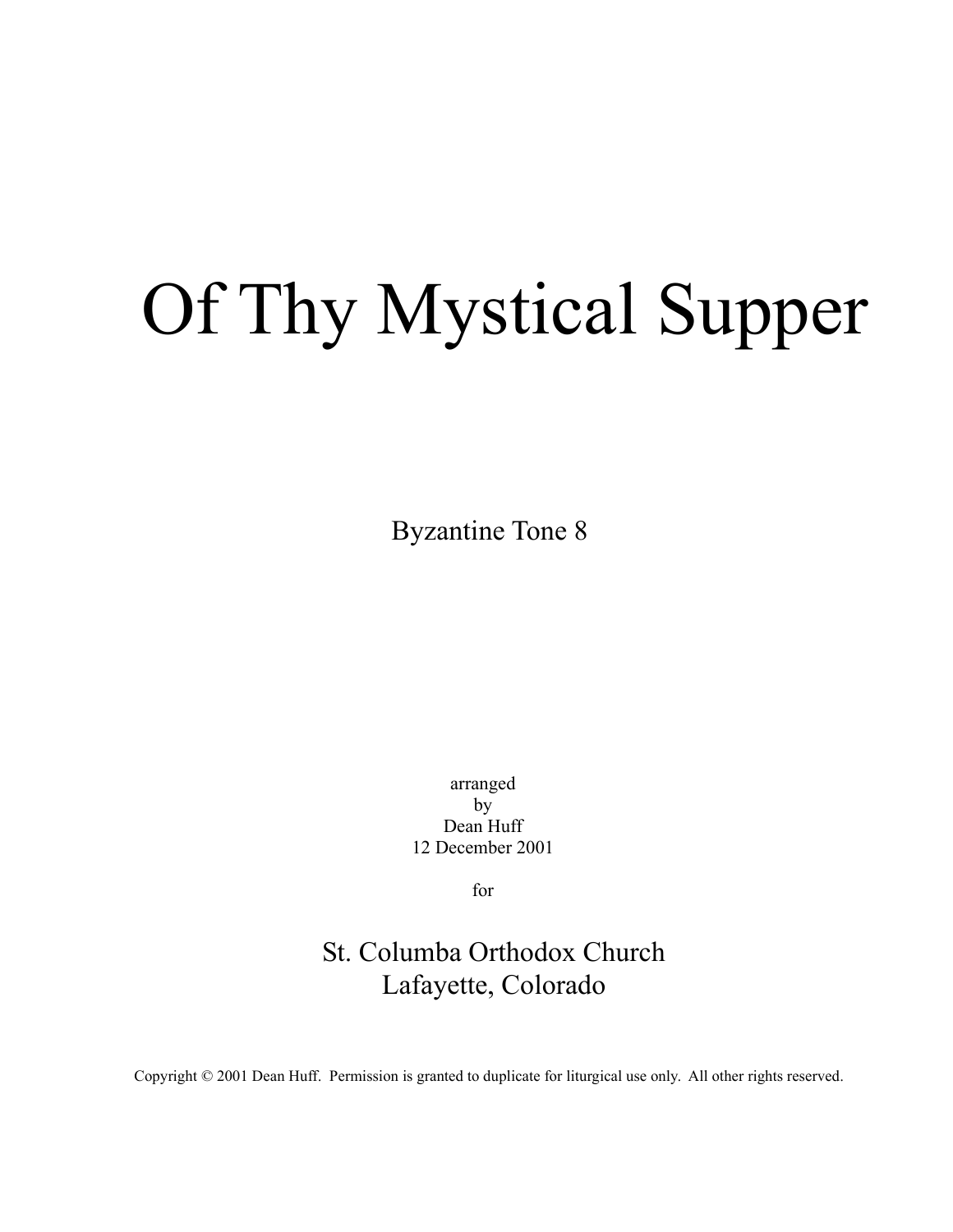## Of Thy Mystical Supper

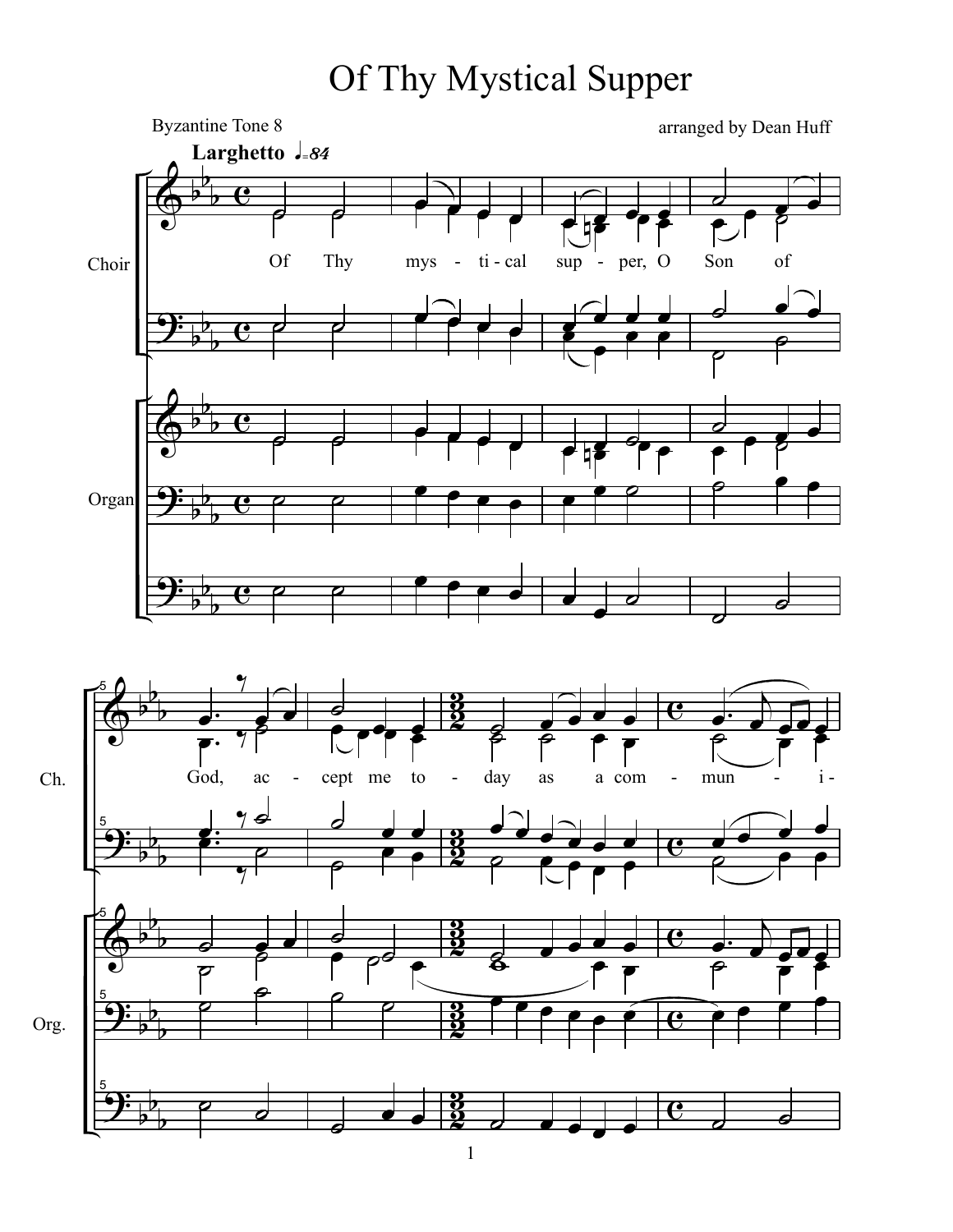

2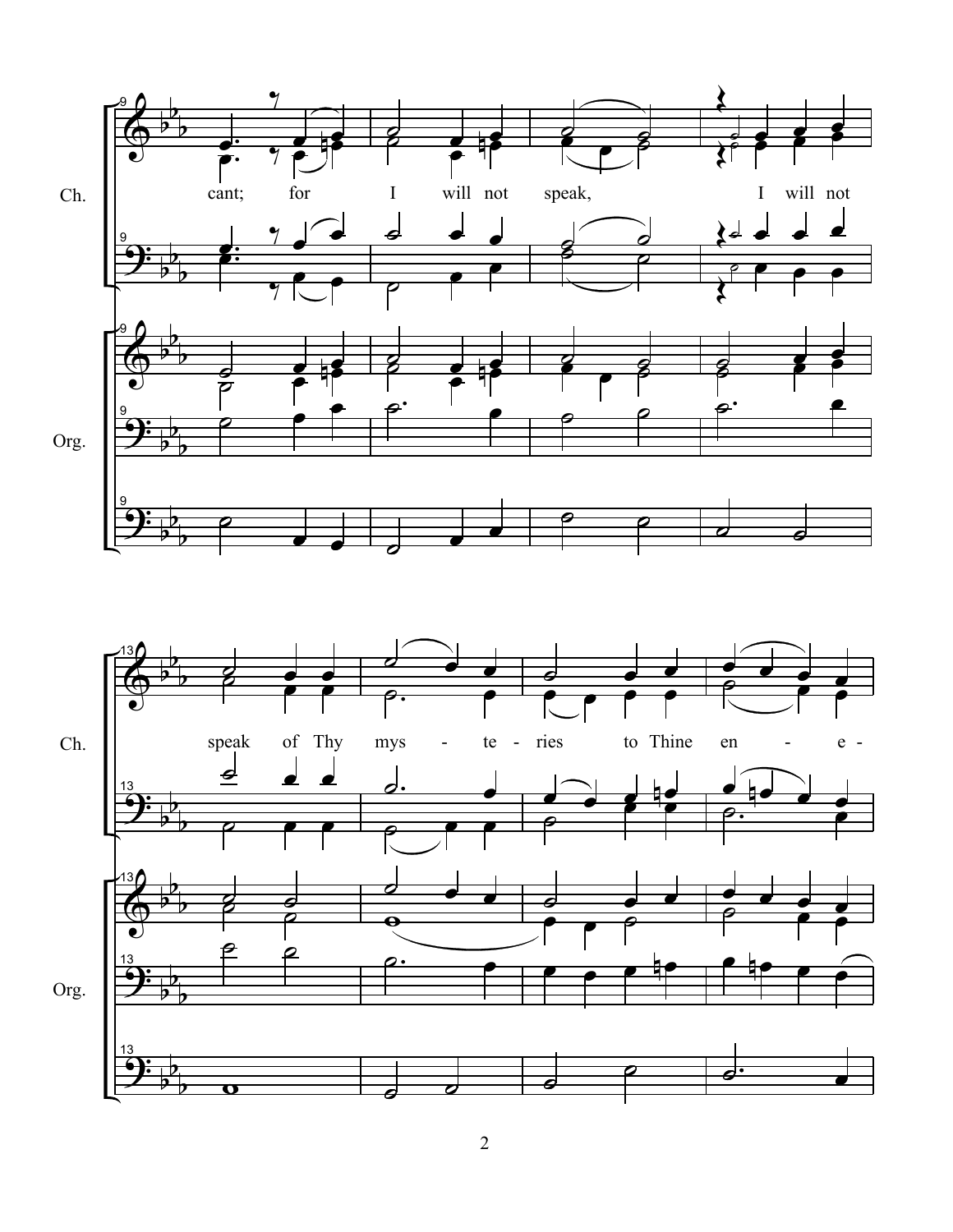